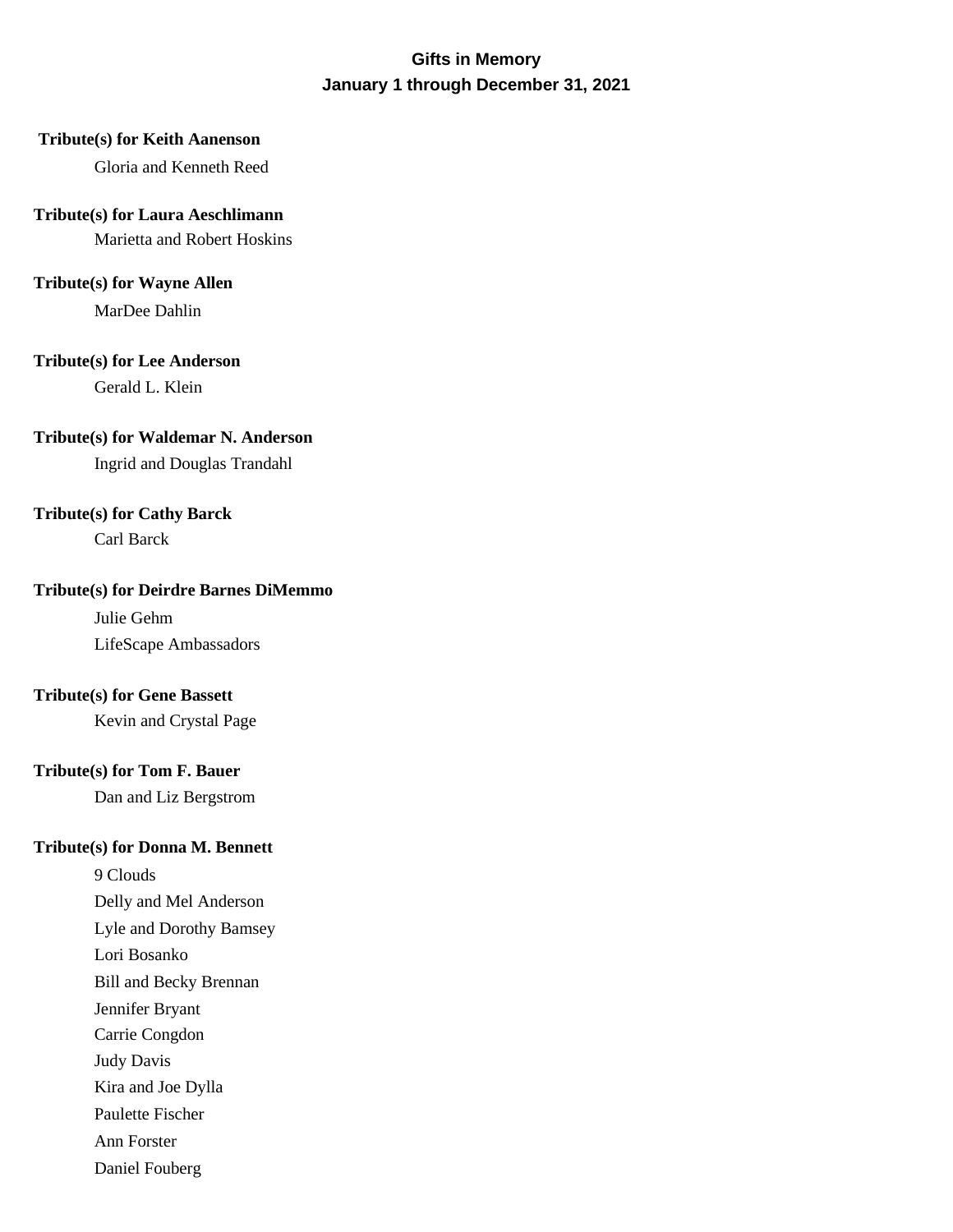Christine N. Garbers Kathie and Larry Garner Mary Kay and Bill Garry Julie Gehm Gina and Lee Glasoe Shirley F. Gortmaker Kim and Jim Haiar Joyce and Larry Horstmeyer Lee E. Hull Janelle and Dennis Jarabek Linda Jensen Pam Johnson Jackie and Craig Knowlton LifeScape Ambassadors Gina and Matthew Long Kim Maass Rob and Kelly Marshall Kevin and Linda Nyberg Mary Olinger Susan Olson Dan and Melissa Radigan Judy and Roger Rae John and Kay Rozell Lorie Schulz Margaret Schulz Jean and Jim Snyder Dee and Don Sorvaag Bruce and Donalene Spars Gary and Grace Thimsen Carl and Paula Treiber Colleen Van Meter Tom and Crystal Van Wyhe Sherry and Kelly VanMeter Timothy and Catherine Walker Joseph and Betsy Weber Marcy Weiner Jessica and Todd Wells Beth and Greg Wilcox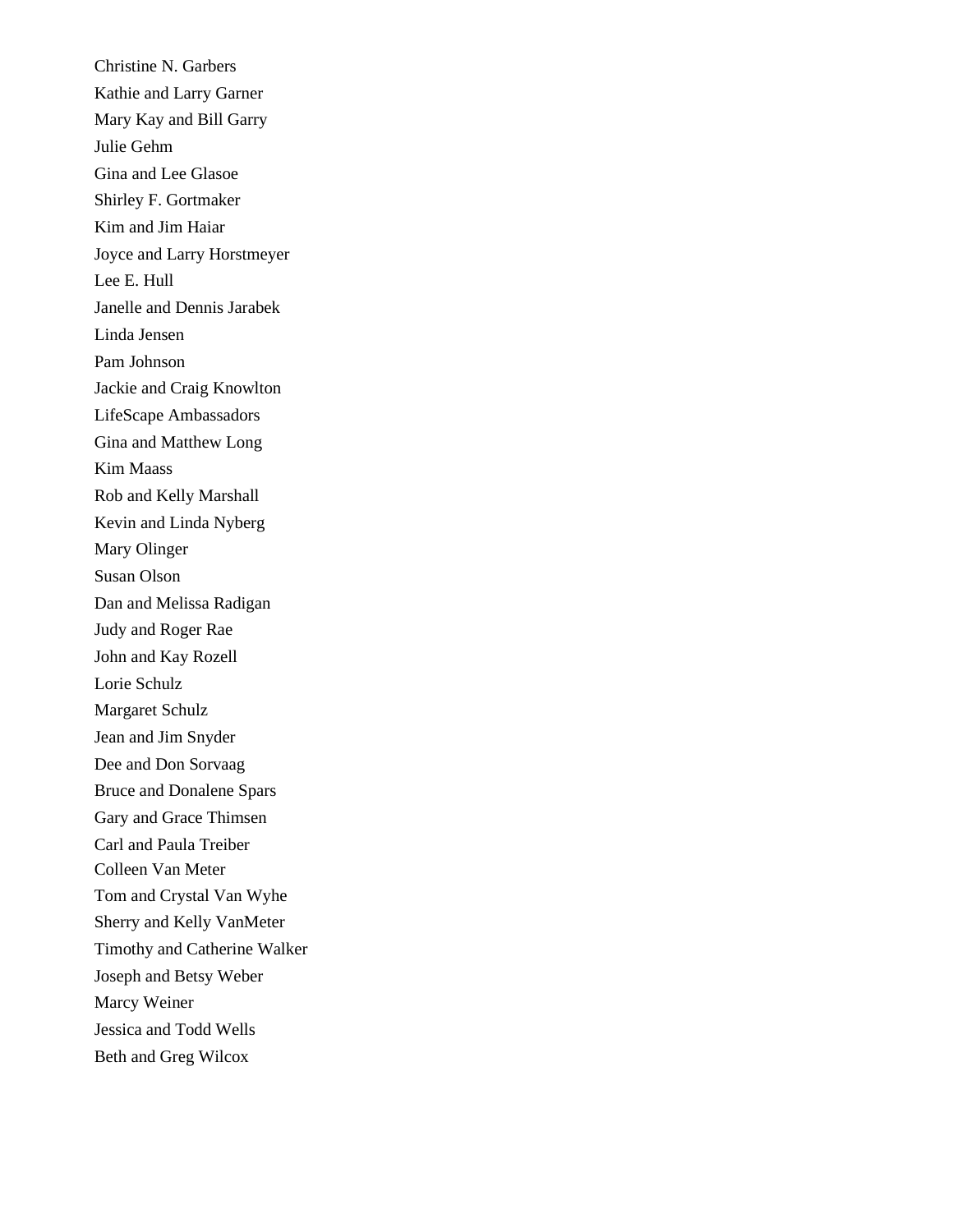#### **Tribute(s) for Pauline Benoit**

Albert Benoit Arthur and Lucille Forest Janet Gurley

#### **Tribute(s) for Barbara Birnie**

Jerilyn R. Birnie

#### **Tribute(s) for Don Birnie** Jerilyn R. Birnie

## **Tribute(s) for Irene Birnie**

Jerilyn R. Birnie

### **Tribute(s) for Maureen Birnie**

Jerilyn R. Birnie

### **Tribute(s) for Wayne Blindauer**

Beth and Greg Wilcox

### **Tribute(s) for Bill Blomker**

Craig Lewellyn

# **Tribute(s) for Ken and Arlene Boever**

Kim and Michelle Boever

## **Tribute(s) for Steve Boever**

Kim and Michelle Boever

## **Tribute(s) for Tamara I. Bohl**

Joann Carlson Martin and Eleanor Morse

### **Tribute(s) for Travis Boltjes**

Gloria and Kenneth Reed

## **Tribute(s) for Geri Boyd**

Beth and Greg Wilcox

## **Tribute(s) for Karen Braaten**

Roger E. Braaten Beth and Greg Wilcox

## **Tribute(s) for Bruce Brown**

Beth and Greg Wilcox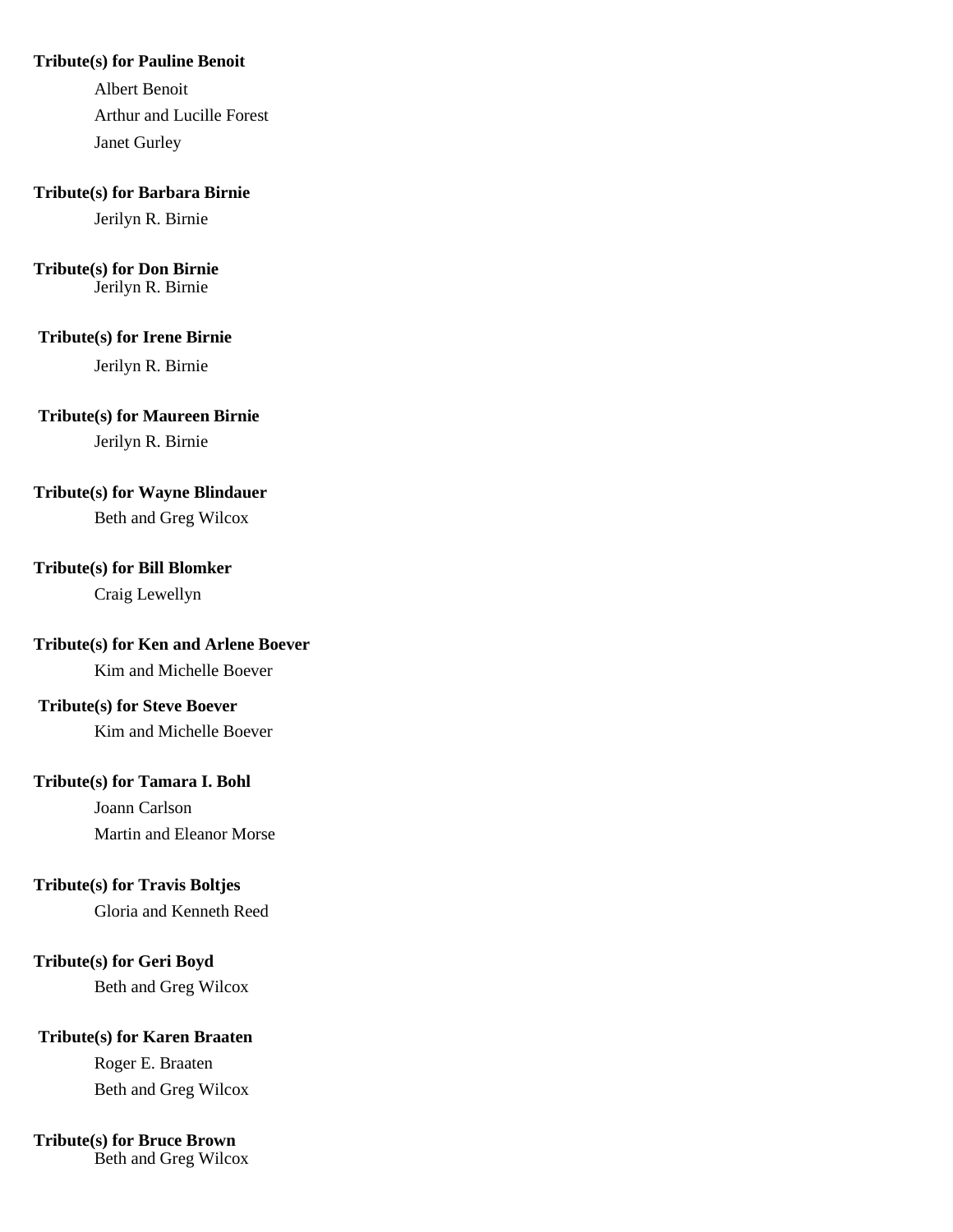## **Tribute(s) for Brecken Bryan**

Gloria and Kenneth Reed

#### **Tribute(s) for Adam Burris**

Joyce K. Jacobs

## **Tribute(s) for Calvin and Kathryn Campbell**

Anne and Chris Erickson

### **Tribute(s) for Monique Carlson**

Jim Carlson

## **Tribute(s) for Nickie Carlson**

Stanley and Tammy Carlson

## **Tribute(s) for Gary Chamley**

Steve and Kelly Rud

## **Tribute(s) for Zandra Chamley**

Steve and Kelly Rud

## **Tribute(s) for LaDonna Christensen**

Gerald L. Klein Gloria and Kenneth Reed Jessica and Todd Wells Beth and Greg Wilcox

## **Tribute(s) for Steven Christensen**

April Lewis

## **Tribute(s) for Charles Clark**

Dr. Dennis and Joan Clarke

## **Tribute(s) for Fern Cofield**

Dr. Dennis and Joan Clarke

## **Tribute(s) for Kenneth Crosier**

May Gall

## **Tribute(s) for Ethan Culhane**

David and Linda Field

## **Tribute(s) for Kaden Culhane**

David and Linda Field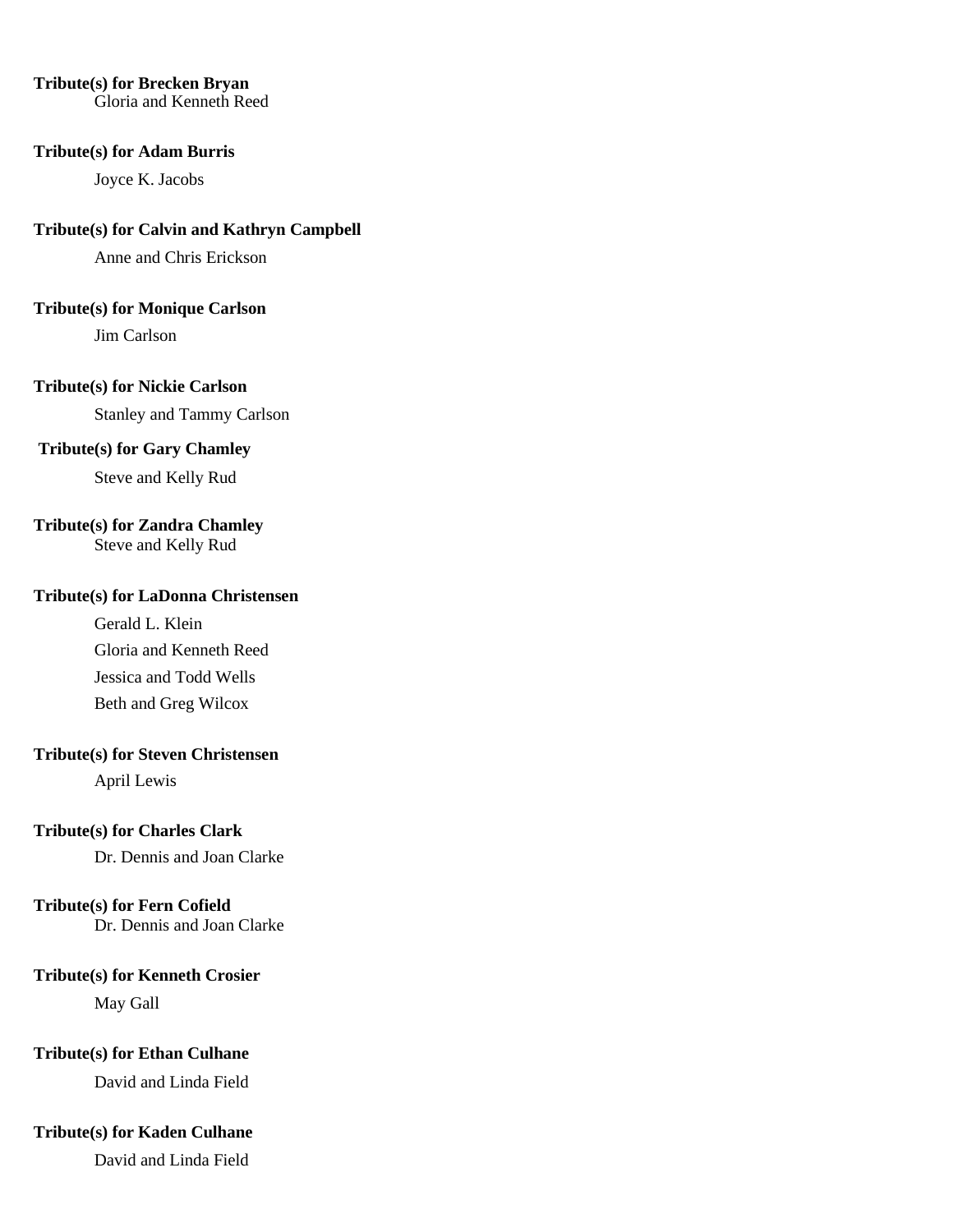#### **Tribute(s) for Richard Day**

Dr. Julie P. Day David and Linda Munson

#### **Tribute(s) for Arnold DeGreeff**

Gloria and Kenneth Reed

### **Tribute(s) for Andrew Deis**

Dr. Dennis and Joan Clarke

#### **Tribute(s) for Andrew Dickson**

Kristin Buhman Joseph and Lezlee Herdina

## **Tribute(s) for Marie Doering**

Valeria Schoenfelder

#### **Tribute(s) for Eve Dooyema**

Anonymous Camille and Debra Assid Cathy and Daniel Assid Kathy Bangasser Patricia Flynn Kathie and Larry Garner Julie Gehm Rodney Gerry Shirley F. Gortmaker Kim and Jim Haiar Beverly Hallstrom Paula M. Herrmann Melva Hilmoe Mary Jane Howard Linda Jensen Jackie and Craig Knowlton Robert and Laurie Kunzelman Paul and Brenda Monson Tracy Nelsen Joy Outka Jodi Randall Pat and Walt Schaefer Bonita and Orval Sundem Jessica and Todd Wells Beth and Greg Wilcox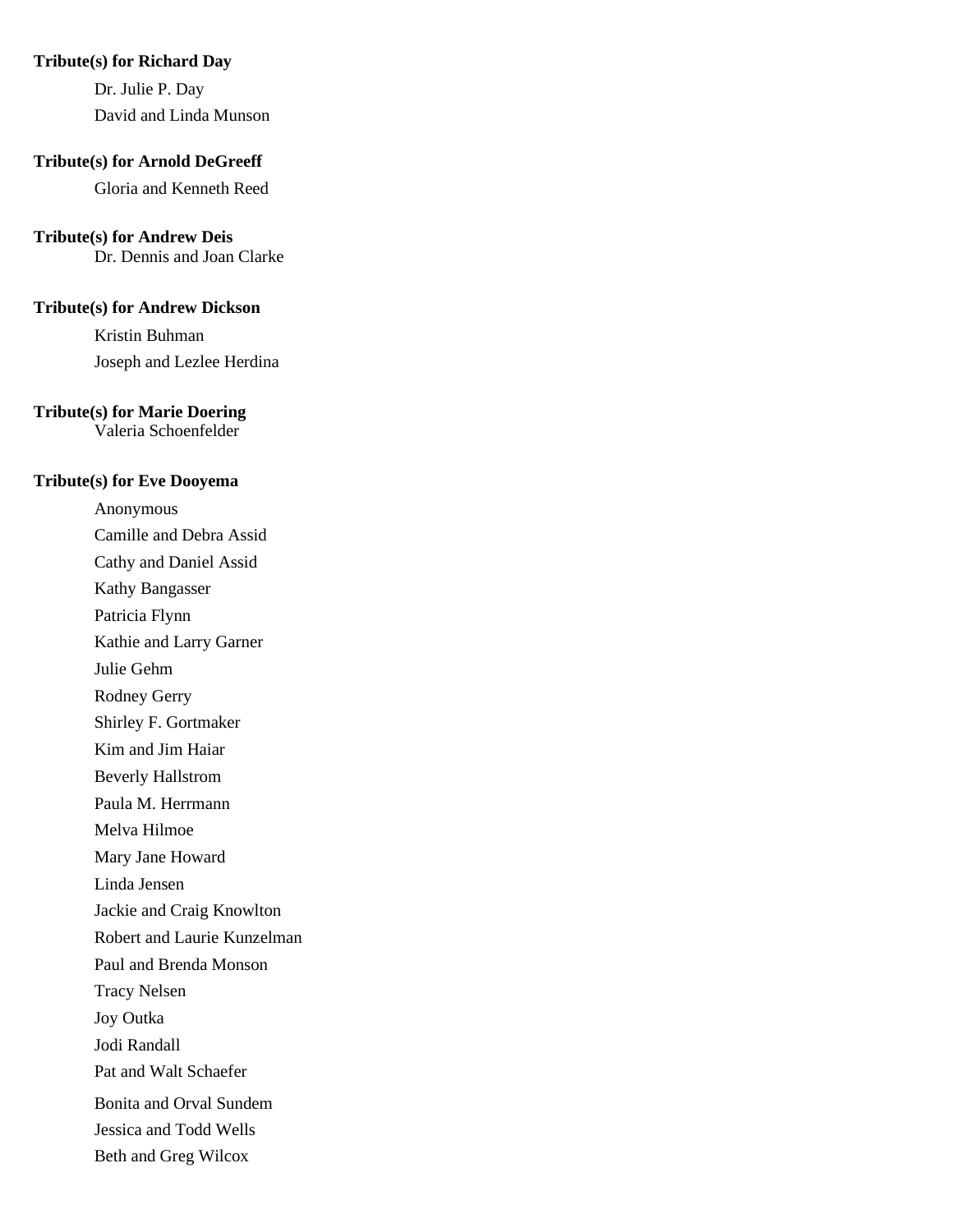#### **Tribute(s) for John Dubbelde**

Gloria and Kenneth Reed

**Tribute(s) for Grace B. Duerksen** Marlene and Ruben Hofer

### **Tribute(s) for Jessica L. Dykstra**

Justin and Bobbi Jo Brenner Brian and Linda Dykstra Gary and Nancy Dykstra Giselle Hepokoski Amy and Scott Laible Geraldine and Jerroll Saner Kathryn and Brian Schmidt Kelli and Jeremy Thomas Gary and Sandy Vollmer Wieman Land & Auction Co, Inc Christopher and Lindsay Willers Mickey and Valerie Young

### **Tribute(s) for Edward Elkins**

Gerald and Alexis Tracy

## **Tribute(s) for Carol Ellefson**

Gloria and Kenneth Reed

### **Tribute(s) for Jack Ellenbecker**

Lee Raines

## **Tribute(s) for E Dean Erikson**

Pat Erpenbach

## **Tribute(s) for Della Farley**

Nancy and Bill Olson Patricia Steele

### **Tribute(s) for Richard Farris**

Wendy and Michael Thome

## **Tribute(s) for Gail Fellbaum**

Byron and Nancy Bain Jean Bakke Kathryn J. Baumbach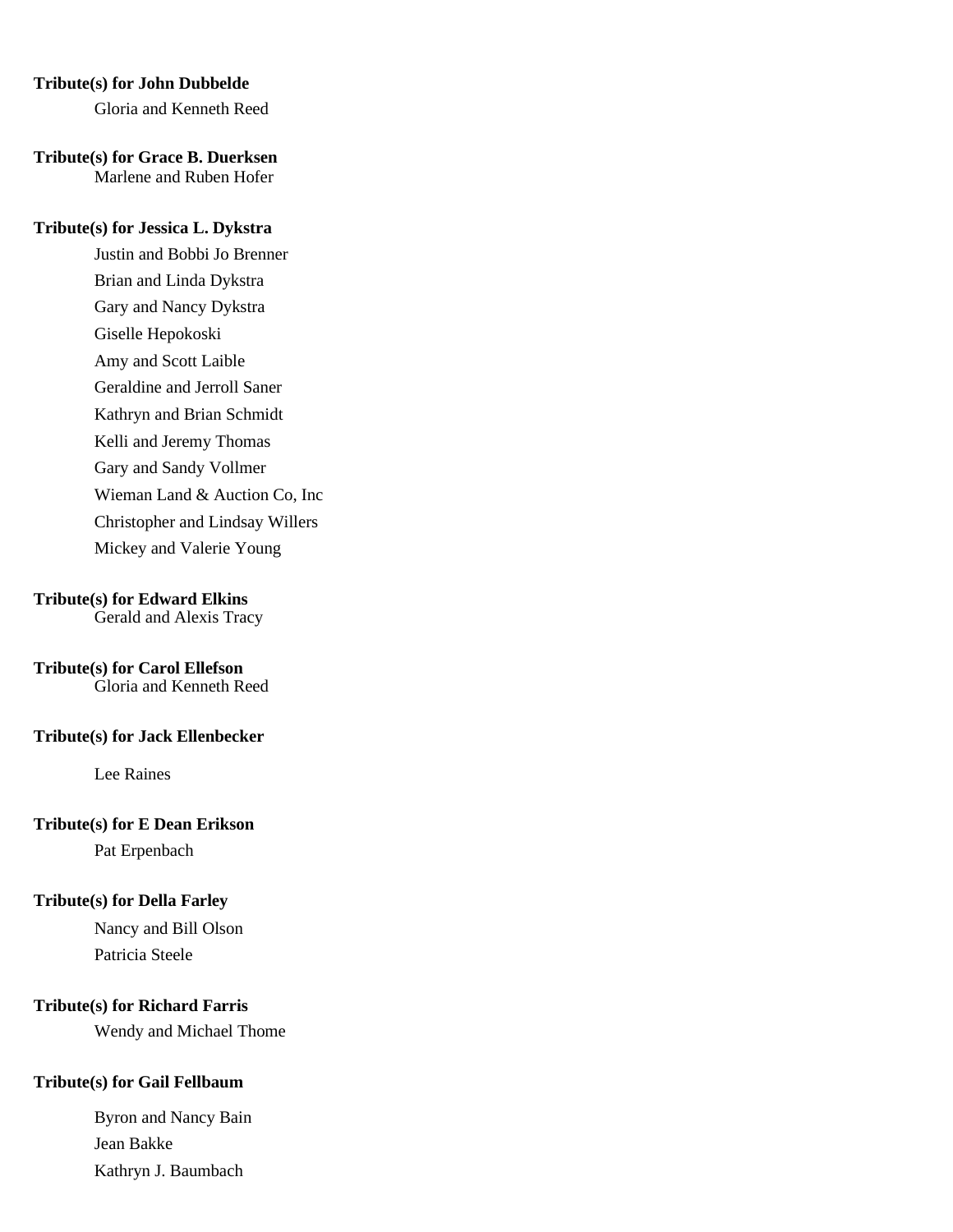#### **Tribute(s) for Robert Feragen**

East River Electric Power Coop

#### **Tribute(s) for Jerry Fowlds**

East Nidaros Lutheran Church

## **Tribute(s) for Lee Friese**

Beth and Greg Wilcox

# **Tribute(s) for Elaine Frohling**

Gary and Karen Sieber

## **Tribute(s) for Connie Frost**

Gary and Karen Sieber

## **Tribute(s) for Roger Frye**

Dr. Dennis and Joan Clarke

## **Tribute(s) for Richard Gannon**

Gerald L. Klein

## **Tribute(s) for Dustin Ganschow**

Margaret and Myron Eich

#### **Tribute(s) for Gordon Garrow**

Adam Carstensen William and Andrea Christensen Corner Pocket Bar and Grill Brad and Jill Engebretson Sheila Gniffke-Pribyl Velma Kellogg Ronald Mielke Morgan Minett Mary Olinger Robert and Diane Sykes Melody and Timothy Vanderpan

Steve and Angela Watkins

## **Tribute(s) for Marjorie Gebhart**

Shirley and Leonard Ellens

## **Tribute(s) for John Gehm**

Julie Gehm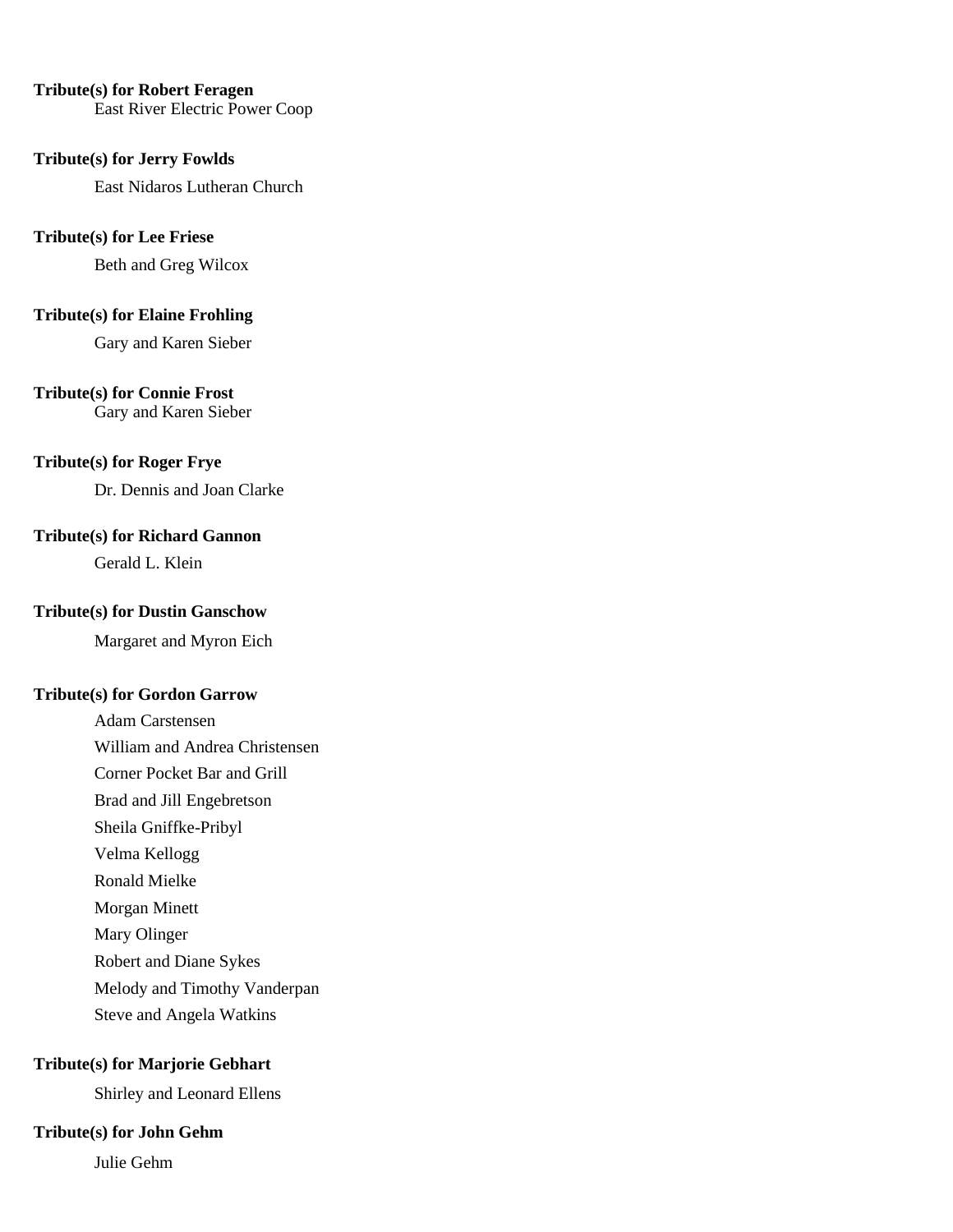#### **Tribute(s) for Robert Geyerman**

Susan Geyerman

### **Tribute(s) for Stephen Gilbertson**

Carol Gilbertson

## **Tribute(s) for Margaret Gillespie**

MarDee Dahlin

## **Tribute(s) for Richard A. Grotjohn**

Dale and Deanna Olsen

## **Tribute(s) for Debra J. Haas**

Myron and Diane Roth

## **Tribute(s) for Bonnie Hagen**

Diane and Gary Stensland

### **Tribute(s) for Lorna Hammer**

Diane Wells

## **Tribute(s) for Elliot Harmon**

Dr. Dennis and Joan Clarke

### **Tribute(s) for Ronald P. Harms**

Darwin Daugaard Doug and Bonnie Guhlke Jennifer L. Harms Jerry and Karen Hohwieler Donna and Charlie Jones Jon and Amanda Schwarz

## **Tribute(s) for Gladys Hasker**

American Legion Auxiliary #12

## **Tribute(s) for Jeanette Hawley**

April Lewis

### **Tribute(s) for Stanley Hellickson**

April Lewis

### **Tribute(s) for Don Hengeveld** Bonnie Hengeveld

## **Tribute(s) for Mary Hieb-Ekstrom**

Dennis and Beth Johnson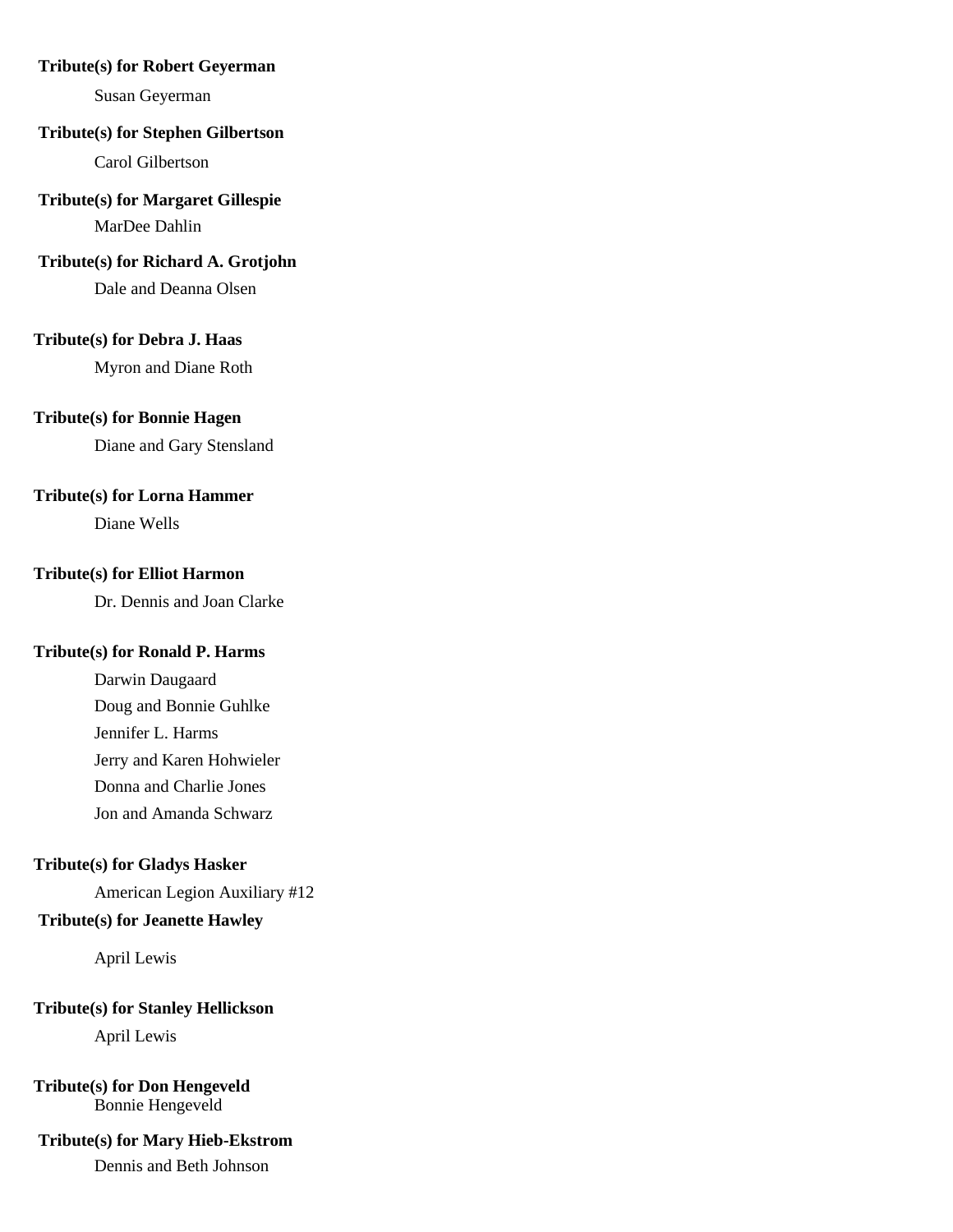#### **Tribute(s) for Ann Hill**

Audrey Rentschler

#### **Tribute(s) for Hardy Hillestad**

Mary Lou and David Sandve

#### **Tribute(s) for Shirley Hillstrom**

Lee Raines Joan and John Snow

# **Tribute(s) for Victoria E. Hixon**

Rene Hixon

## **Tribute(s) for Glen Hoekstra**

Beth and Greg Wilcox

## **Tribute(s) for John E. Hofer**

Marlene and Ruben Hofer

## **Tribute(s) for Ronald Hoffmeyer**

Beth and Greg Wilcox

## **Tribute(s) for Melanie Homandberg**

Patricia Homandberg-Lynott

## **Tribute(s) for Rosalie Horner**

Pat Erpenbach

## **Tribute(s) for Samuel Horstmeyer**

Erin and Jeff Horstmeyer Joyce and Larry Horstmeyer Colleen Van Meter

### **Tribute(s) for Lawrence Howell**

Dr. Dennis and Joan Clarke

**Tribute(s) for Neil Jacobsen** Richard and Paulette Deville

## **Tribute(s) for Hildegarde Jagow**

Ann and Hugh Harty

## **Tribute(s) for Raechelle Jagow**

Ann and Hugh Harty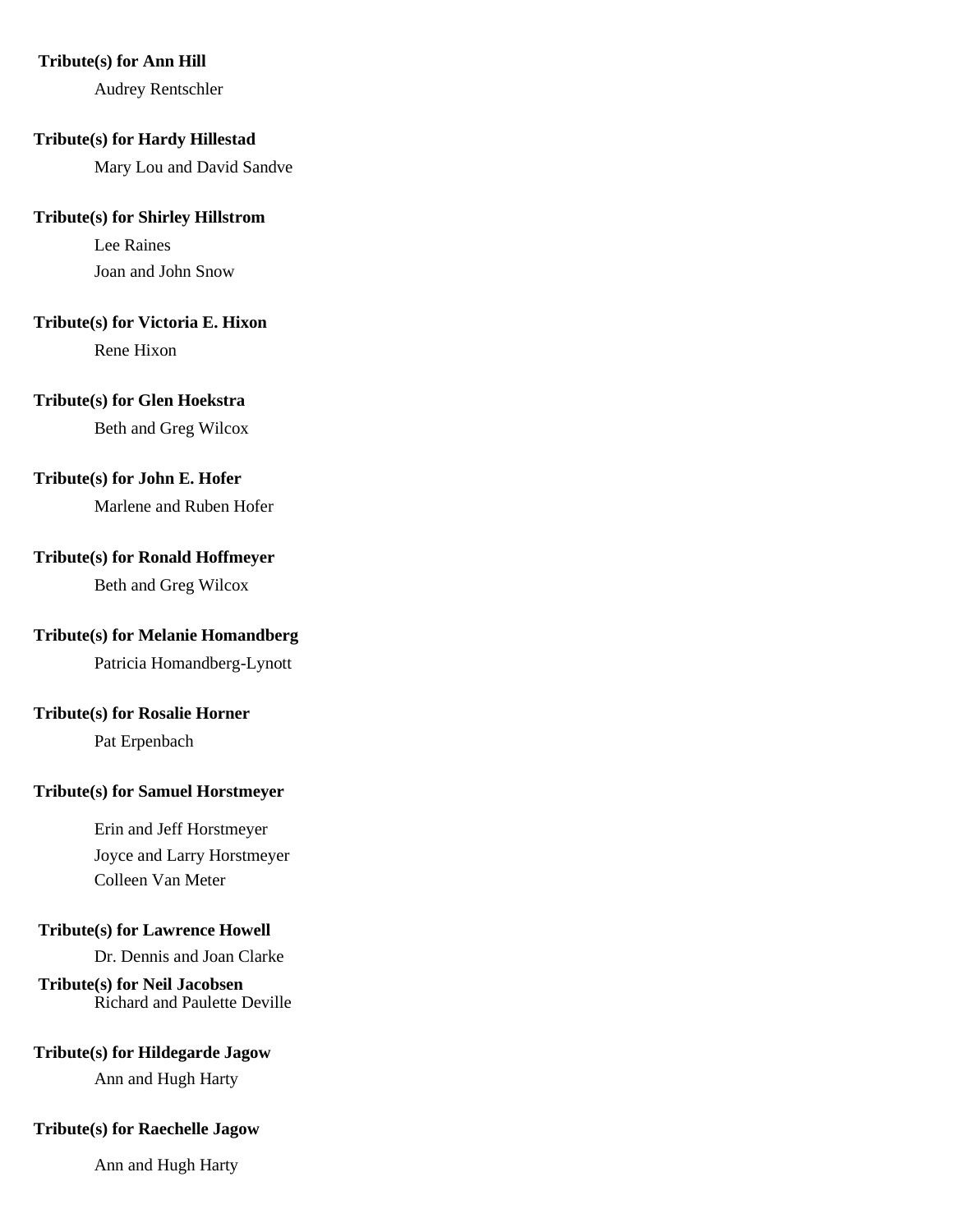#### **Tribute(s) for Janet Johnson**

Loren Johnson

#### **Tribute(s) for Tate Kaiser**

Belle Lunders

#### **Tribute(s) for Joshua Kangas**

Beth and Greg Wilcox

### **Tribute(s) for Joseph Keating**

Beth and Greg Wilcox

## **Tribute(s) for Pat Keller**

American Legion Auxiliary #12

## **Tribute(s) for Rita Kerr**

Clare Kerr

## **Tribute(s) for Ruth Ann Kiley**

Councilman Richard and Donna Kiley

## **Tribute(s) for David Klein**

Dr. Dennis and Joan Clarke

### **Tribute(s) for Steve Kollis**

LifeScape Ambassadors

## **Tribute(s) for Irene Kopetsky**

Gary and Karen Sieber

# **Tribute(s) for Herman K. Krahmer**

Dr. Dennis and Joan Clarke

## **Tribute(s) for Ruth Kral**

Pat Erpenbach Bill and Pat Walz

## **Tribute(s) for Kathy J. Krapf**

Janice Radach Gloria and Kenneth Reed Lois Shella James Tranby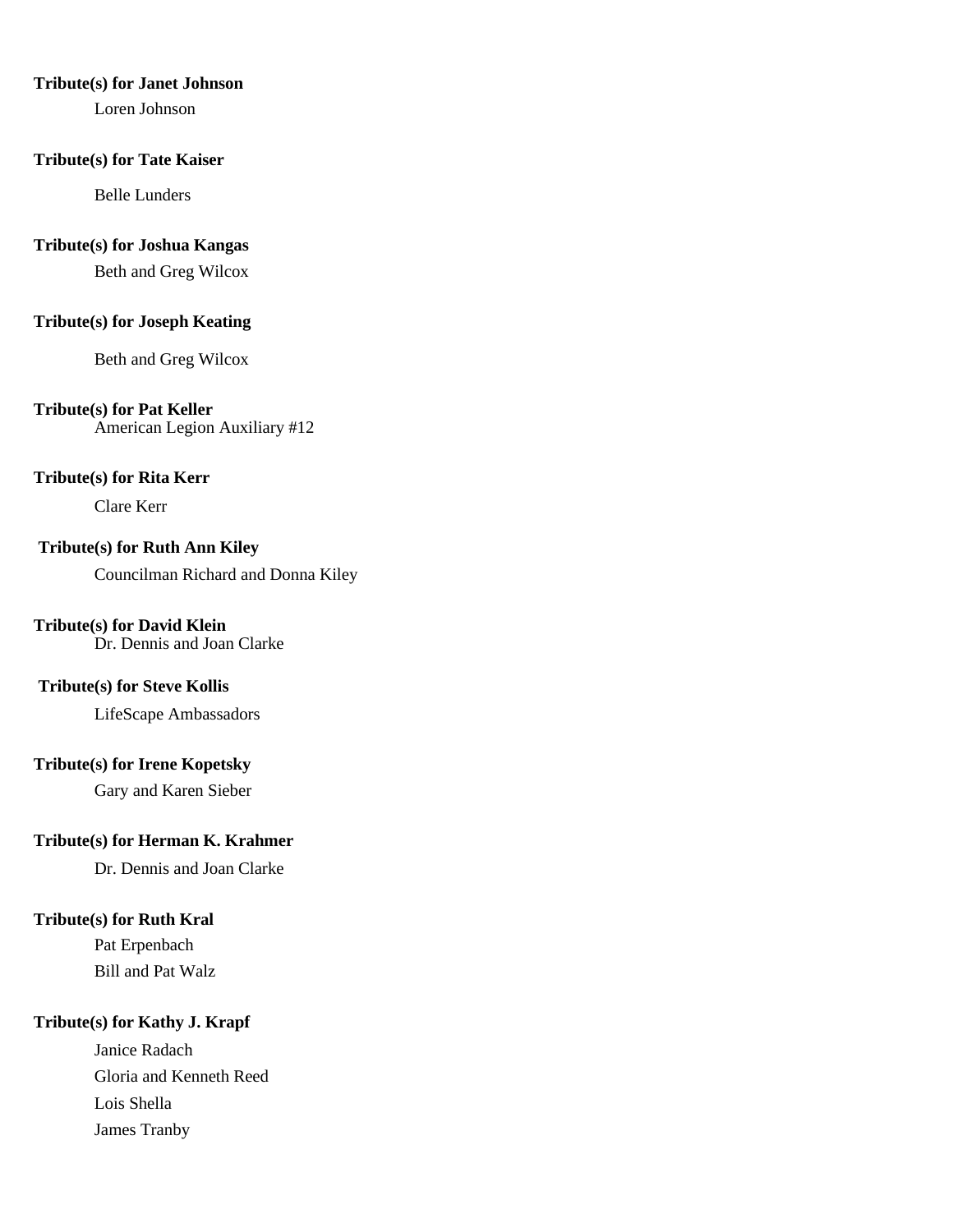# **Tribute(s) for Lillian Krause**

Anonymous

#### **Tribute(s) for Cheyenne Krieger**

Jill Bartling Barbara and David Hanen Cody and Jennifer Krieger

# **Tribute(s) for Grant Kringen**

Paul and Kathy Evenson Mary Joneson Sharon Kringen Barbara Marsh Jill and Jim Willers

## **Tribute(s) for Mary Ann Larsen**

American Legion Auxiliary #12

#### **Tribute(s) for Allan E. Larson**

Mary and Jim Archer Marvin and Rhonda Buckneberg Delon Buttolph Reid and Ruth Christopherson Anne and Chris Erickson Marjorie Goodroad Bob Graff Doris Green Wanda Heisel Gary and Audrey Jorgenson

Judy and Mike Kirby

Kathleen and Larry McMichael

Tracy and Terri Noldner

Terry and Sandy Peterson

#### **Tribute(s) for Mildred L. Larson**

Charles and Jo Ellen Larson

## **Tribute(s) for Robert T. Larson**

Anonymous

# **Tribute(s) for Ruth Larson**

Kevin and Crystal Page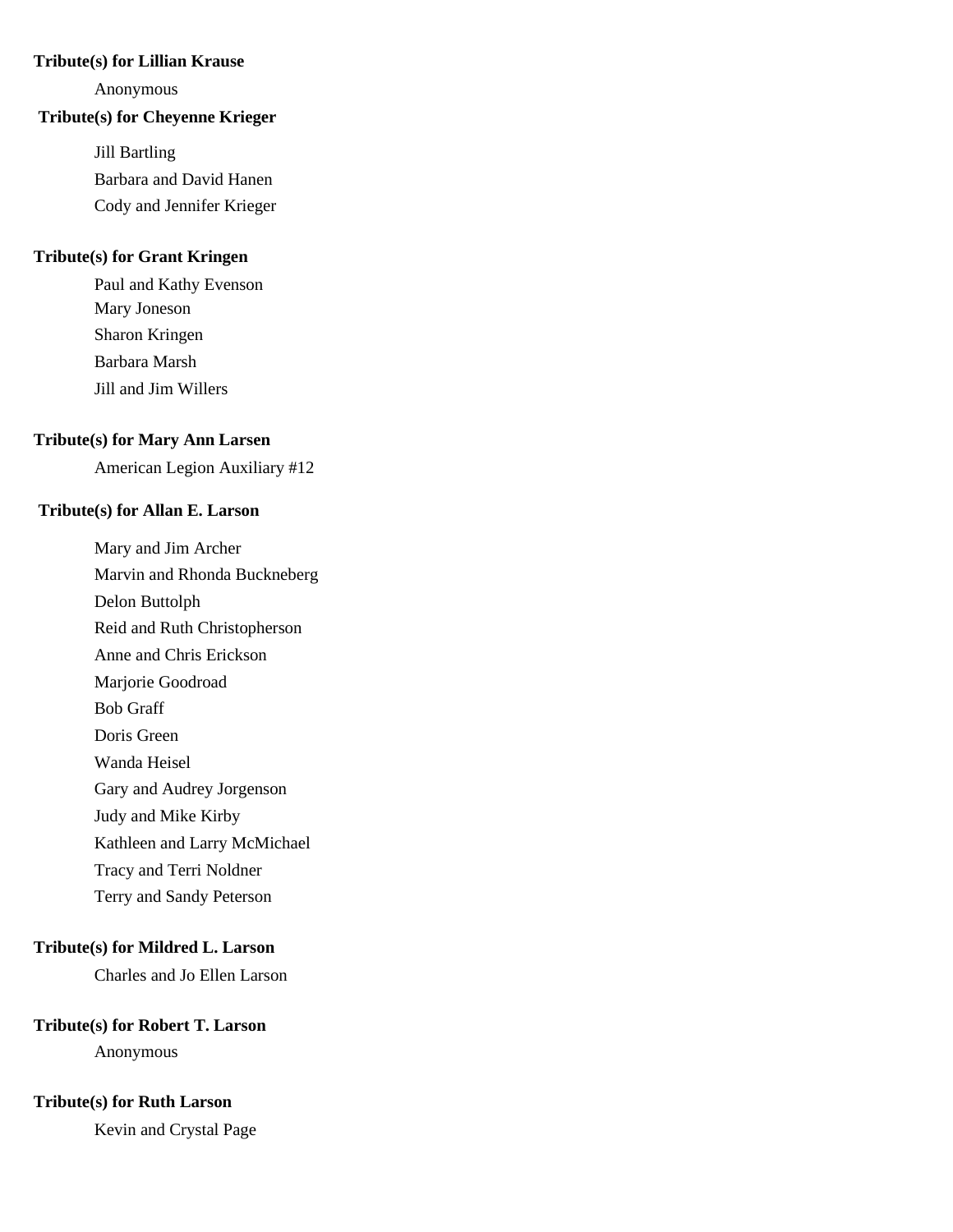#### **Tribute(s) for Kelly J. Leonard**

Anonymous Robert and Peggy Blackburn Bill and Becky Brennan Deb and Mike Carlson Joann Carlson Robert and LuAnn Decker Pat Erpenbach Delores Gabriel Dwight and Ruth Gertner Melanie and Jerry Gillespie Stacy and Mark Gross Beverly Halbritter Judith Haushalter Gloria J. Houle Susanne Larson Heather Leischner David and Mary Liesinger Dr. Wesley J. Nord Samantha Porter-Wells Dalvin and Lisa Ross Robert and Janice Ruckelshausen Diane and Duane Sather Bert Schroeder Donald and Lois Schroeder Shalom Christian Reformed Church Anonymous Virginia Teegardin Harlan and Mona Tennapel Justin Wass Sheila Wassom

### **Tribute(s) for Clifford Lewellyn**

Kathy and Doug Blomker

# **Tribute(s) for Donald Liebing**

Dennis and Beth Johnson

### **Tribute(s) for Michael Lord**

Janet Lord Anonymous

#### **Tribute(s) for Serge Maroun**

Dr. Raed A. Sulaiman and Dr. Christiane R. Maroun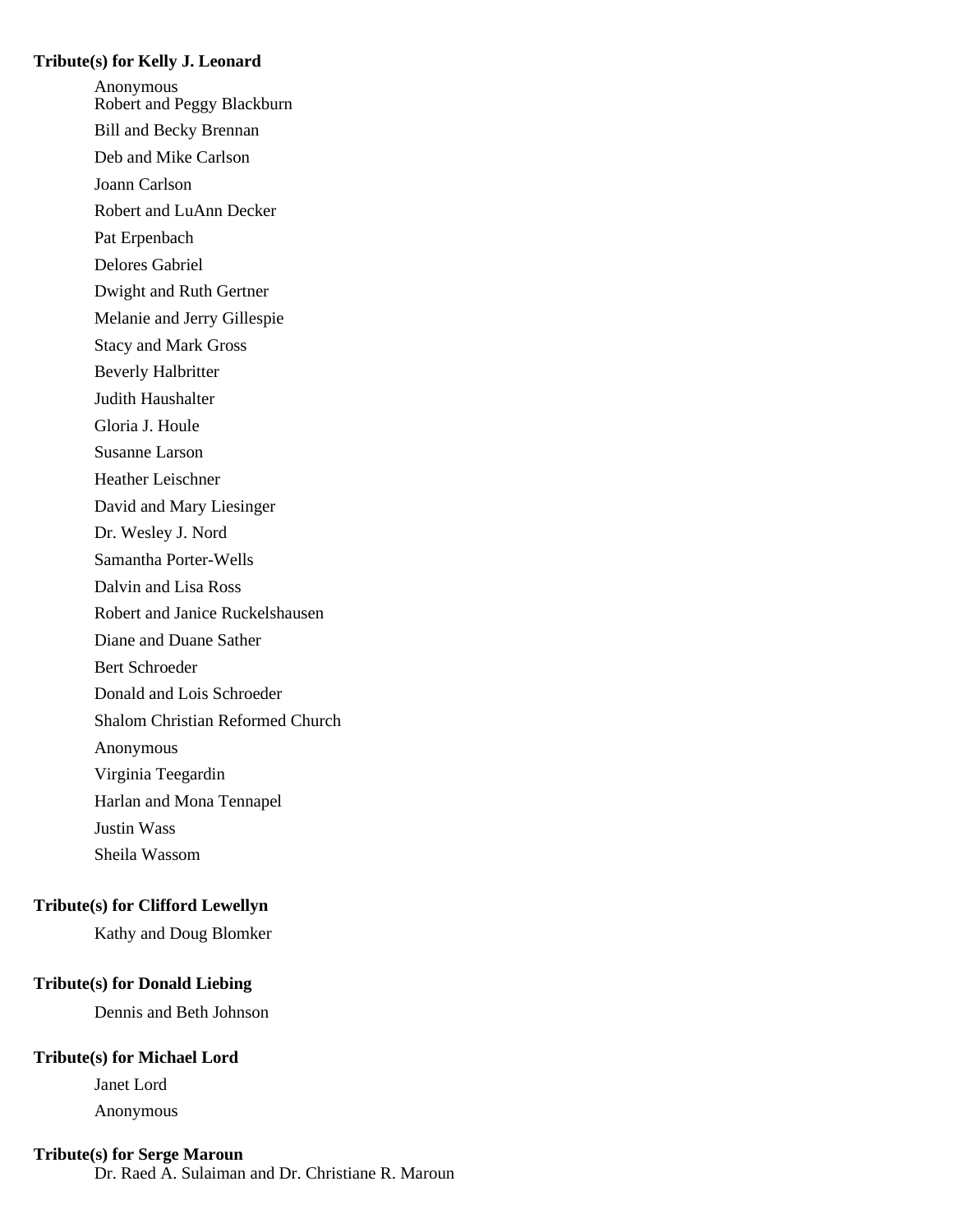## **Tribute(s) for Alvera Martinson**

Gloria and Kenneth Reed

#### **Tribute(s) for Lavonne Matzner**

Beth and Greg Wilcox

#### **Tribute(s) for Phylliss B. McQuillen**

Anne M. Gormley

#### **Tribute(s) for Madonna McQuisten**

Joann Carlson Sandra and Lawrence Dickey Marcia Jensen Russell and Betty Kielman Dean D. Mann Mary McHugh David and Gwen McQuisten Jim McQuisten Mary and Michael Paladino Alan and Judy Perry Mary Stiefvater

#### **Tribute(s) for Angela Metli**

John and Sharron Metli

#### **Tribute(s) for Dyann W. Miller**

Anonymous Joe and Nancy Becker Gary and Mary Brendtro Jamie Dickmeyer Joan Eitrheim Paulette Fischer Cassie Garner Julie Gehm Jenny and Tyson Goehring Rosemarie Gors Deborah and John Hepper Dr. Charlotte Hovet Linda Jensen Andra and Larry Kallhoff LifeScape Ambassadors Lorraine and Dale Page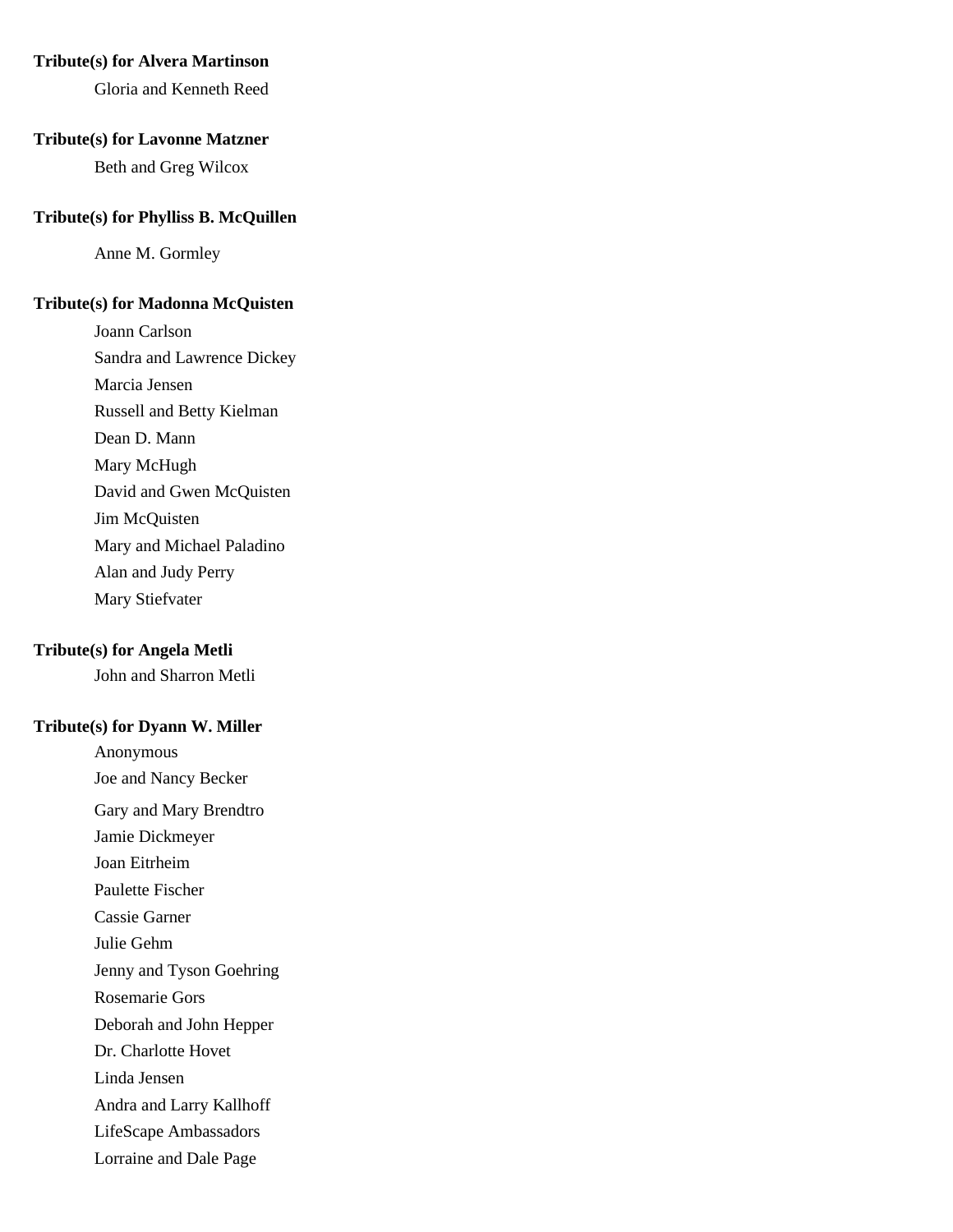Michael and Tamara Page Sanford Health Cancer Center - Infusion Services Mary Kaye Swanson Kara Tague H. Bruce and Judy Vogt Jay and Elizabeth Vogt Jon and Lisa Vogt Beth and Greg Wilcox

### **Tribute(s) for Kevin Minske**

Beth and Greg Wilcox

# **Tribute(s) for Charles Mitchell**

Gary and Karen Sieber

## **Tribute(s) for Myrna Moore**

Kevin and Crystal Page

### **Tribute(s) for Raeburn Moore**

Kevin and Crystal Page

### **Tribute(s) for EB Morrison**

Julie Gehm

## **Tribute(s) for Craig Muhs**

Dr. Dennis and Joan Clarke

#### **Tribute(s) for Curtis Nelson**

Gloria and Kenneth Reed

### **Tribute(s) for Sandy Nelson**

Gloria and Kenneth Reed

## **Tribute(s) for Jacqueline J. Olson**

LifeScape Ambassadors Sandra Parks Myron and Diane Roth

## **Tribute(s) for Marlyn Olson**

Suzanne Bunting Nila Christiansen Carol and David Galbavy Doris Green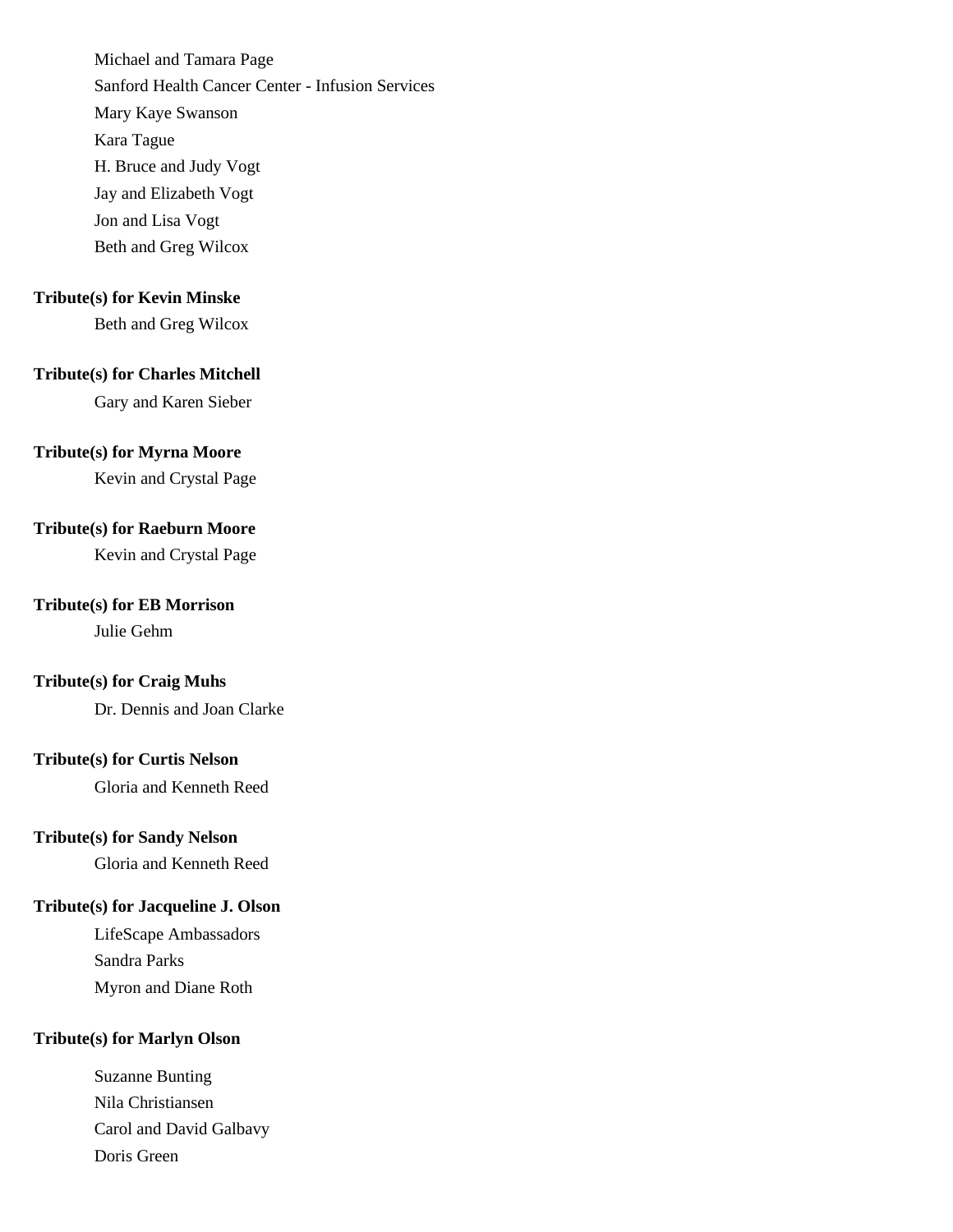David Olson Roger Smith Vilas and Darlene Termeer

## **Tribute(s) for Wava Osborn**

Chad and Ginger Wells Diane Wells Jessica and Todd Wells Beth and Greg Wilcox

### **Tribute(s) for James Oyen**

Genevieve Johnson

#### **Tribute(s) for Larry Parkinson**

Dr. Dennis and Joan Clarke

## **Tribute(s) for Mark Pederson**

Craig and Mary Ekeland

## **Tribute(s) for Doug Pesicka**

Anonymous

## **Tribute(s) for Gloria Plut**

Sue and Jeff Sylliaasen

## **Tribute(s) for John Powell**

Dennis and Beth Johnson

## **Tribute(s) for May M. Rabenberg**

Karen Amundson

## **Tribute(s) for Tom Raines**

Beth and Greg Wilcox

### **Tribute(s) for Patti Ralph**

Terry and Patricia Comstock

#### **Tribute(s) for Delores Rasmussen** Craig and Mary Ekeland

**Tribute(s) for Ella Reagan** Judy Hinson

## **Tribute(s) for Lorraine Reaves**

Gloria and Kenneth Reed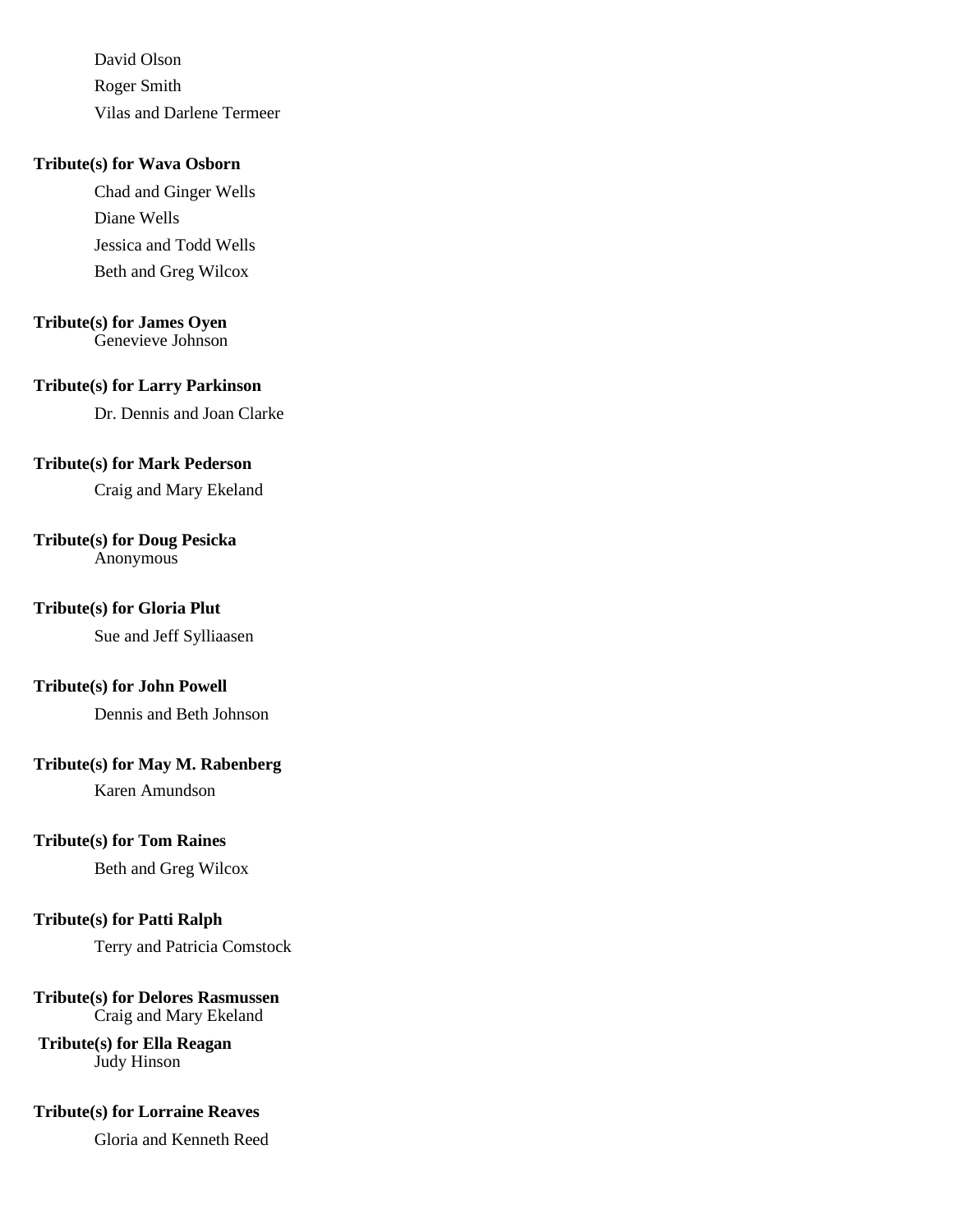#### **Tribute(s) for Glorianne Reiter**

Beth and Greg Wilcox

#### **Tribute(s) for David C. Ross**

Julie Gehm Kim and Jim Haiar Sheryl Ischen Johnson Controls, Inc. Mile In My Shoes Minnesota Second Chance Coalition Oli and Vinni LLC Bruce and Ruby Plate Reed and Kathleen Plate

## **Tribute(s) for Marie Roth**

Bill and Pat Walz

## **Tribute(s) for Jean Rounds**

Dr. Dennis and Joan Clarke

#### **Tribute(s) for Alec Roy**

Beth and Greg Wilcox

## **Tribute(s) for Joyce Roy**

Beth and Greg Wilcox

## **Tribute(s) for Reggie Roy**

Beth and Greg Wilcox

#### **Tribute(s) for Stacey Schaefer**

Dr. Dennis and Joan Clarke

#### **Tribute(s) for Gloria Schlechter**

Beth and Greg Wilcox

## **Tribute(s) for Lloyd Schultz**

Pat Erpenbach

## **Tribute(s) for Neva Shanard**

Greg and Kristine Winneke

## **Tribute(s) for Douglas Sharples**

Dennis and Beth Johnson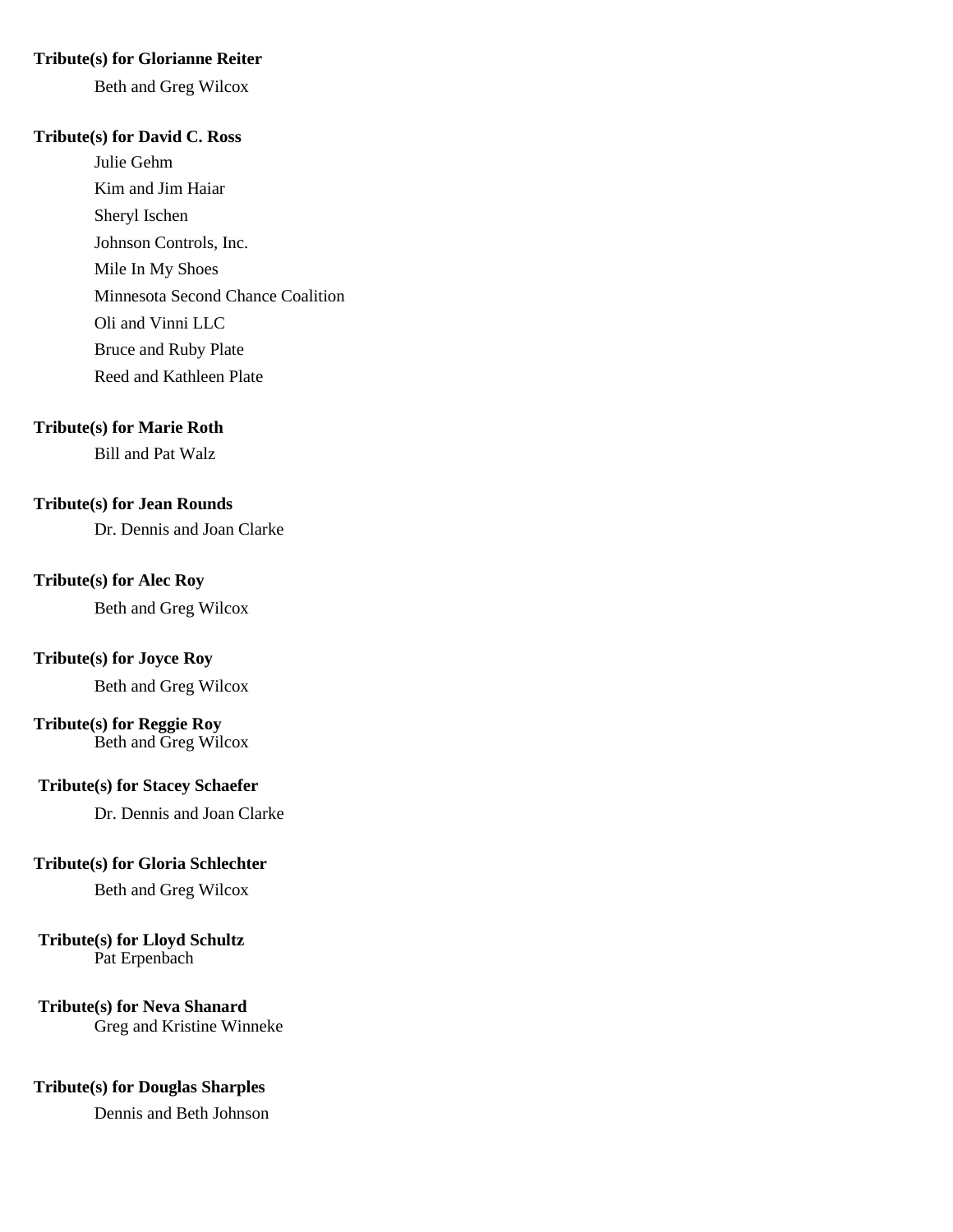#### **Tribute(s) for Phyllis Sieverding**

American Legion Auxiliary Post 62

## **Tribute(s) for Virgil Sinning**

Joann Carlson John and Colette Zeig

## **Tribute(s) for Cathryn Slinden**

Harold and Doris Slinden

#### **Tribute(s) for Lucille Sorenson**

Beth and Greg Wilcox

## **Tribute(s) for Mark Steinborn**

Beth and Greg Wilcox

## **Tribute(s) for Duane Stiefvater**

Pat Erpenbach

## **Tribute(s) for Kathy Storhaug**

Donna Boldt Robert and LuAnn Decker Jayne and Verne Jensen Martha Karnopp Sheila Larson Larae Mock David and Jean Nelson Guy Olson Chuck and Marcie Robinson Michael Storhaug

## **Tribute(s) for Lloyd Stubsten**

Wayne Ford Brenda Mittendorf

## **Tribute(s) for Luella Ten Pas**

Dennis and Beth Johnson

#### **Tribute(s) for Rosemary Thielman**

Pat Erpenbach

#### **Tribute(s) for Hilma Thompson**

Dean Thompson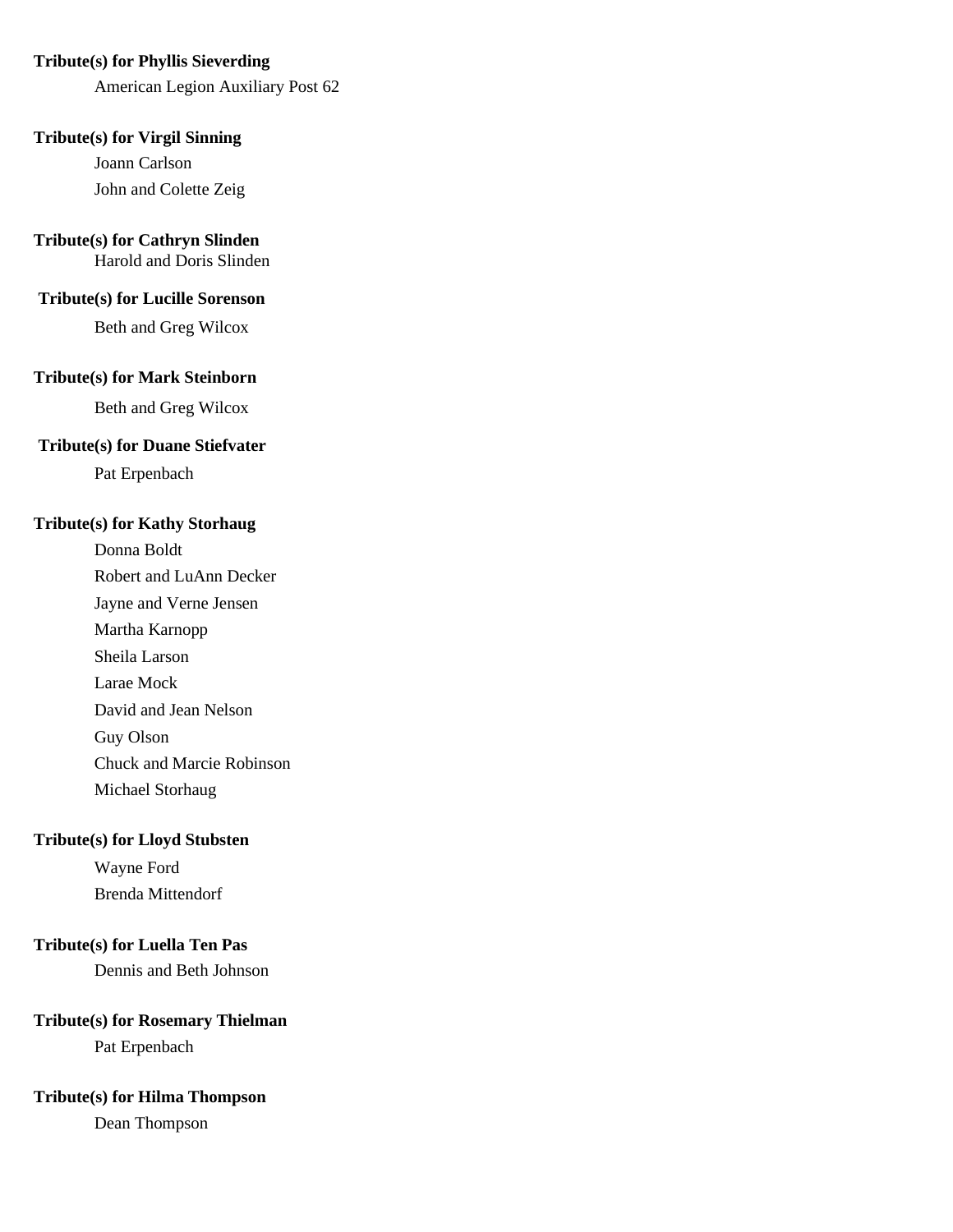# **Tribute(s) for Kara Thompson**

Kim Jorgenson

#### **Tribute(s) for Troy Thompson** Elaine Thompson

## **Tribute(s) for Illa M. Tienken**

American Legion Auxiliary #12

## **Tribute(s) for John T. Traynor**

Dr. Dennis and Joan Clarke

# **Tribute(s) for Patty Tschetter**

Kim and Michelle Boever

## **Tribute(s) for Muriel Van Gerpen**

American Legion Auxiliary #12

## **Tribute(s) for Jim Van Hulzen**

Beth and Greg Wilcox

## **Tribute(s) for Elaine Van Loh**

Elaine Van Loh

## **Tribute(s) for Deon VanDenBerg**

Beth and Greg Wilcox

# **Tribute(s) for Greta Veldkamp**

Gloria and Kenneth Reed

# **Tribute(s) for Charlie J. Voegeli**

Wayne and Sharon Akland